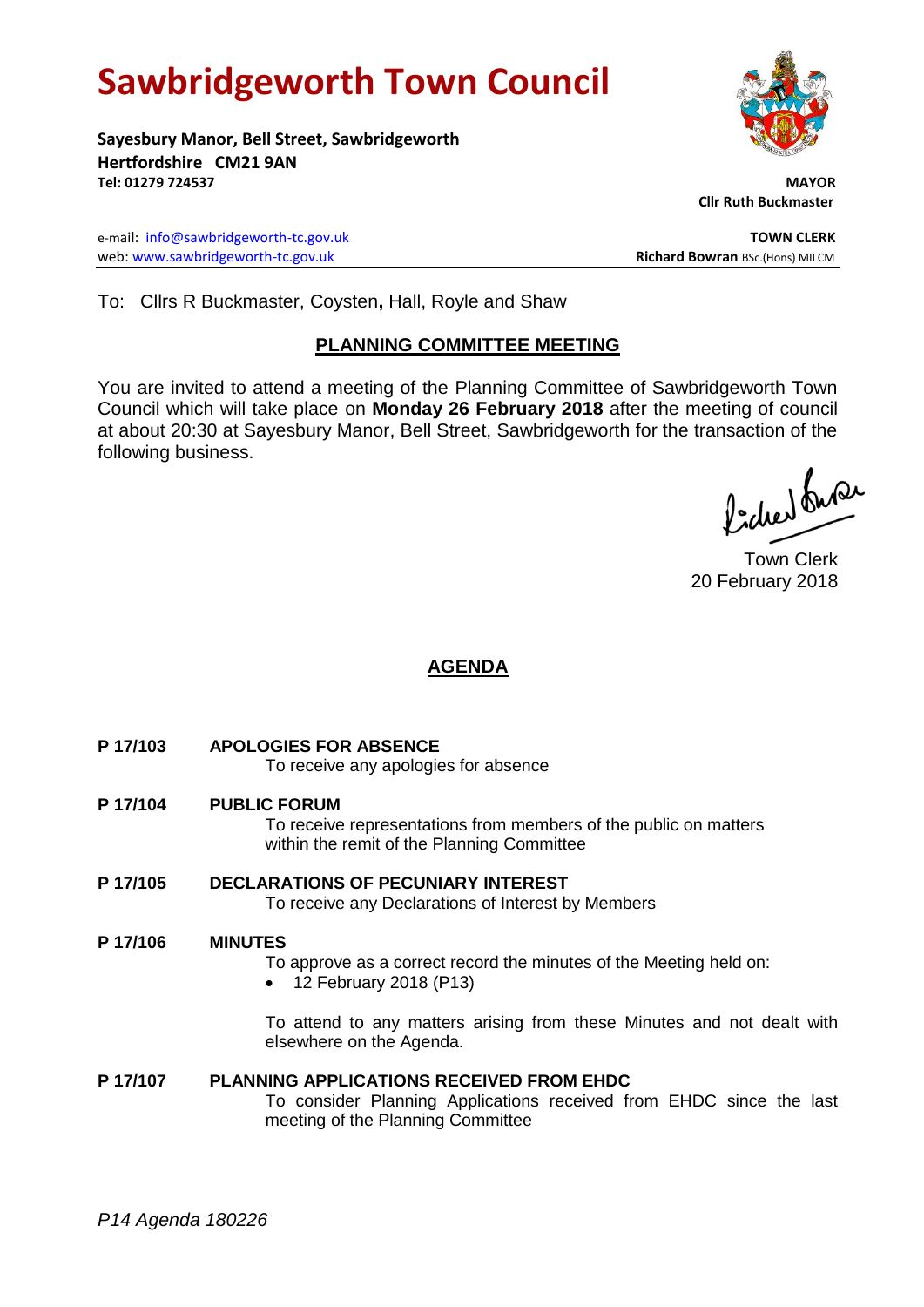### **3/18/0211/HH 9 Church Walk, CM21 9BJ**

Demolition [of detached outbuildings; erection of part single storey, part two storey rear](https://publicaccess.eastherts.gov.uk/online-applications/applicationDetails.do?activeTab=documents&keyVal=P3EUAIGLKBI00)  [extension](https://publicaccess.eastherts.gov.uk/online-applications/applicationDetails.do?activeTab=documents&keyVal=P3EUAIGLKBI00)

**\_\_\_\_\_\_\_\_\_\_\_\_\_\_\_\_\_\_\_\_\_\_\_\_\_\_\_\_\_\_\_\_\_\_\_\_\_\_\_\_\_\_\_\_\_\_\_\_\_\_\_\_\_\_\_\_\_\_\_\_\_\_\_\_\_\_**

**\_\_\_\_\_\_\_\_\_\_\_\_\_\_\_\_\_\_\_\_\_\_\_\_\_\_\_\_\_\_\_\_\_\_\_\_\_\_\_\_\_\_\_\_\_\_\_\_\_\_\_\_\_\_\_\_\_\_\_\_\_\_\_\_\_\_**

**Applicant:** Mrs Sarah Stevenson-Jones

#### **P 17/108 LATE PLANNING APPLICATIONS**

To deal with Planning Applications received from EHDC following the Publication of this Agenda and received before 23 February 2018

**P 17/109 PLANNING DECISIONS MADE BY EHDC**

To receive Planning Decisions from EHDC

#### **3/17/2847/HH 42 School Lane, CM21 9FA**

Single storey front extension linking house and garage and conversion of half of the garage into a habitable space with a new roof over with two dormers. (Amended scheme to 3/17/2244/HH)

**\_\_\_\_\_\_\_\_\_\_\_\_\_\_\_\_\_\_\_\_\_\_\_\_\_\_\_\_\_\_\_\_\_\_\_\_\_\_\_\_\_\_\_\_\_\_\_\_\_\_\_\_\_\_\_\_\_\_\_\_\_\_\_\_\_\_**

**Applicant:** Mrs Nazanin Warren.

*STC Comment:* No objection.

*EHDC Decision:* Granted. **\_\_\_\_\_\_\_\_\_\_\_\_\_\_\_\_\_\_\_\_\_\_\_\_\_\_\_\_\_\_\_\_\_\_\_\_\_\_\_\_\_\_\_\_\_\_\_\_\_\_\_\_\_\_\_\_\_\_\_\_\_\_\_\_\_\_**

#### **3/17/2869/HH 47 Burnside, CM21 0EP**

Demolition of garage replaced with a two storey side extension, single storey rear extension and single storey front infill porch extension **Applicant:** Mr David Ashton.

**\_\_\_\_\_\_\_\_\_\_\_\_\_\_\_\_\_\_\_\_\_\_\_\_\_\_\_\_\_\_\_\_\_\_\_\_\_\_\_\_\_\_\_\_\_\_\_\_\_\_\_\_\_\_\_\_\_\_\_\_\_\_\_\_\_\_**

*STC Comment:* No objection.

*EHDC Decision:* Granted.

#### **3/17/2912/HH & Hill Cottage, 37 London Road, CM21 9EH 3/17/2913/LBC**

Refurbishment to existing annex building for residential use. Installation of wood burning stove with flue. Alterations to fenestration.

**Applicant:** Johnson.

*STC Comment:* No objection.

*EHDC Decision:* Granted.

#### **3/18/0095/HH 6 Brookfields, CM21 0EJ**

Erection of cart lodge and store, porch extension and garage conversion to habitable space

**\_\_\_\_\_\_\_\_\_\_\_\_\_\_\_\_\_\_\_\_\_\_\_\_\_\_\_\_\_\_\_\_\_\_\_\_\_\_\_\_\_\_\_\_\_\_\_\_\_\_\_\_\_\_\_\_\_\_\_\_\_\_\_\_\_\_**

**Applicant:** Mr Trevor Goodchild.

*STC Comment:* No objection.

*EHDC Decision:* Refused. "The proposed carport by reason of its size, scale and siting would be detrimental to the character and appearance of the area, contrary to Policy ENV1 of the East Herts Local Plan Second Review, April 2007 and contrary to national planning policy guidance set out in the NPPF."

**\_\_\_\_\_\_\_\_\_\_\_\_\_\_\_\_\_\_\_\_\_\_\_\_\_\_\_\_\_\_\_\_\_\_\_\_\_\_\_\_\_\_\_\_\_\_\_\_\_\_\_\_\_\_\_\_\_\_\_\_\_\_\_\_\_\_**